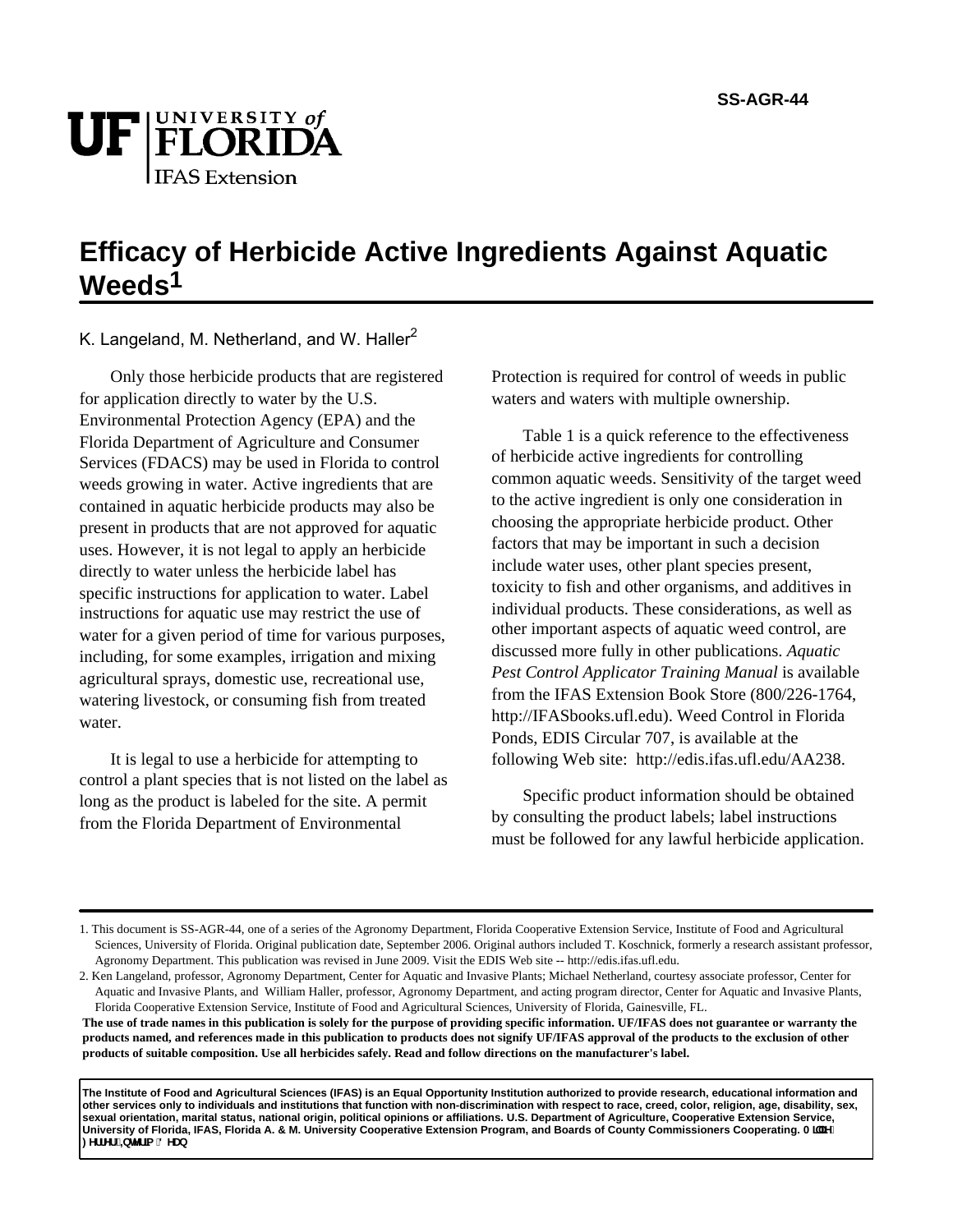Anyone who applies herbicides commercially or for a public agency should be licensed as a Restricted Use Pesticide (RUP) applicator. Information pertaining to RUP applicator training and licensing can be obtained from your County Cooperative Extension Service office. It is recommended that private pond owners employ a reputable aquatic-plant-management company to maintain their pond(s). Individuals who choose to apply herbicides to their own ponds should attain a basic understanding of herbicide application and ecology through RUP certification training. (For more on this topic, see EDIS publication PI26, *Licensing of Aquatic Herbicide Applicators in Florida*, http://edis.ifas.ufl.edu/PI011.)

Some herbicide active ingredients are available in only one or a limited number of products, which are registered for aquatic use. Other such active ingredients are available in many different products. Some of these products are identical while others may differ in additives that can affect the performance of the active ingredient. Representatives for herbicide manufacturers and distributors can provide information on different products. Additionally, FDACS, Division of Agricultural Environmental Services (850/847-2130) maintains a list with reference to the active ingredients of all pesticide products registered for use in Florida (http://flpesticide.us). Specimen product labels can be obtained from the Crop Data Management Systems, Inc

(http://www.cdms.net/manuf/manuf.asp) or from manufacturer representatives or their Web sites.